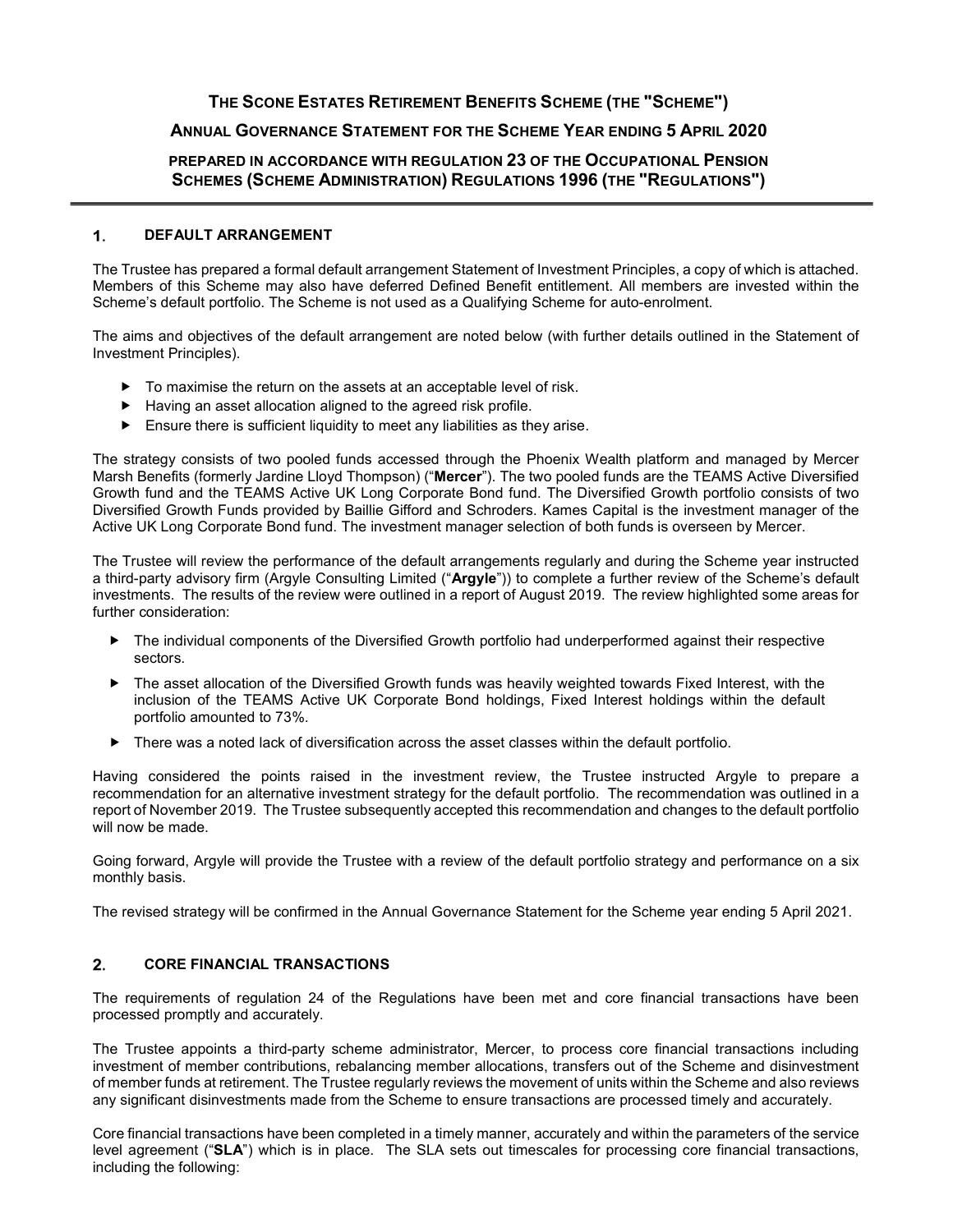- Setup of a member's pension: 10 working days from receipt of completed instructions.
- Payment of a cash sum: 7 working days from receipt of completed instructions.
- Payment of contribution refund upon death of active member: 10 working days from notification of death and confirmation of recipient.
- Set up of dependants' pensions: 15 working days from receipt of completed instructions.
- Payment of contribution refund upon death of deferred member: 15 working days from notification of death and confirmation of recipient.
- Payment of balance of pension instalments as a cash lump sum: 10 working days from notification of death and confirmation of recipient.
- Payment of contribution refund for leavers: 15 working days from the later of (i) receipt of notification of leaving or (ii) actual date of leaving.
- Payment of transfer value (including for divorce purposes): 15 days from the receipt of notification.

The Trustee maintains a cash management policy and receives administration reports on a regular basis, in order to monitor the core financial transactions and ensure no issues arise. The cash management policy includes the following provisions:

- The Scheme bank account balance is reviewed at the beginning of each quarter. The target balance of the account is no less than £10,000 at any given time. If the account balance is below that figure, a disinvestment from the Scheme assets may be made if necessary.
- Pensioner payments are made on the first day of each month (or on the last business day prior to the first).
- Contributions payable under the Schedule of Contributions agreed between the Scheme employer and the Trustee every three years (the "**Schedule of Contributions**") are payable no later than the 19th of the following month.
- Mercer is authorised to manage all payments on the Trustee's behalf to and from the Scheme bank account. Disinvestments from the Trustee's long-term assets require Trustee authorisation.
- The policy also sets out other events which can occur and which may require further cash flow management, namely normal retirements, early retirements, transfer values and deaths of members.

In light of the above, the Trustee considers that the requirements for processing core financial transactions specified in the Administration Regulations (The Occupational Pension Schemes (Scheme Administration) Regulations 1996) have been met.

### **CHARGES AND TRANSACTION COSTS**

The Defined Contribution ("**DC**") assets are held in two single priced unitised funds where the total Annual Management charges ("**AMCs**") are 0.65% and 1.05%. Across Scheme assets this equates to a weighted AMC of 0.81%. The funds are actively managed by all fund managers (Baillie Gifford, Schroder & Kames Capital). In addition, Mercer Marsh Benefits provide investment management consultancy services for an annual charge of 0.15%, for which they will conduct regular rebalancing, monitor performance and replace the underlying fund managers (should changes be required). With the inclusion of the investment advisory fee, the overall weighted AMC is 0.96%. The Scheme is not subject to the statutory AMC cap of 0.75%, as no contributions were made to the Scheme on or after 6 April 2015.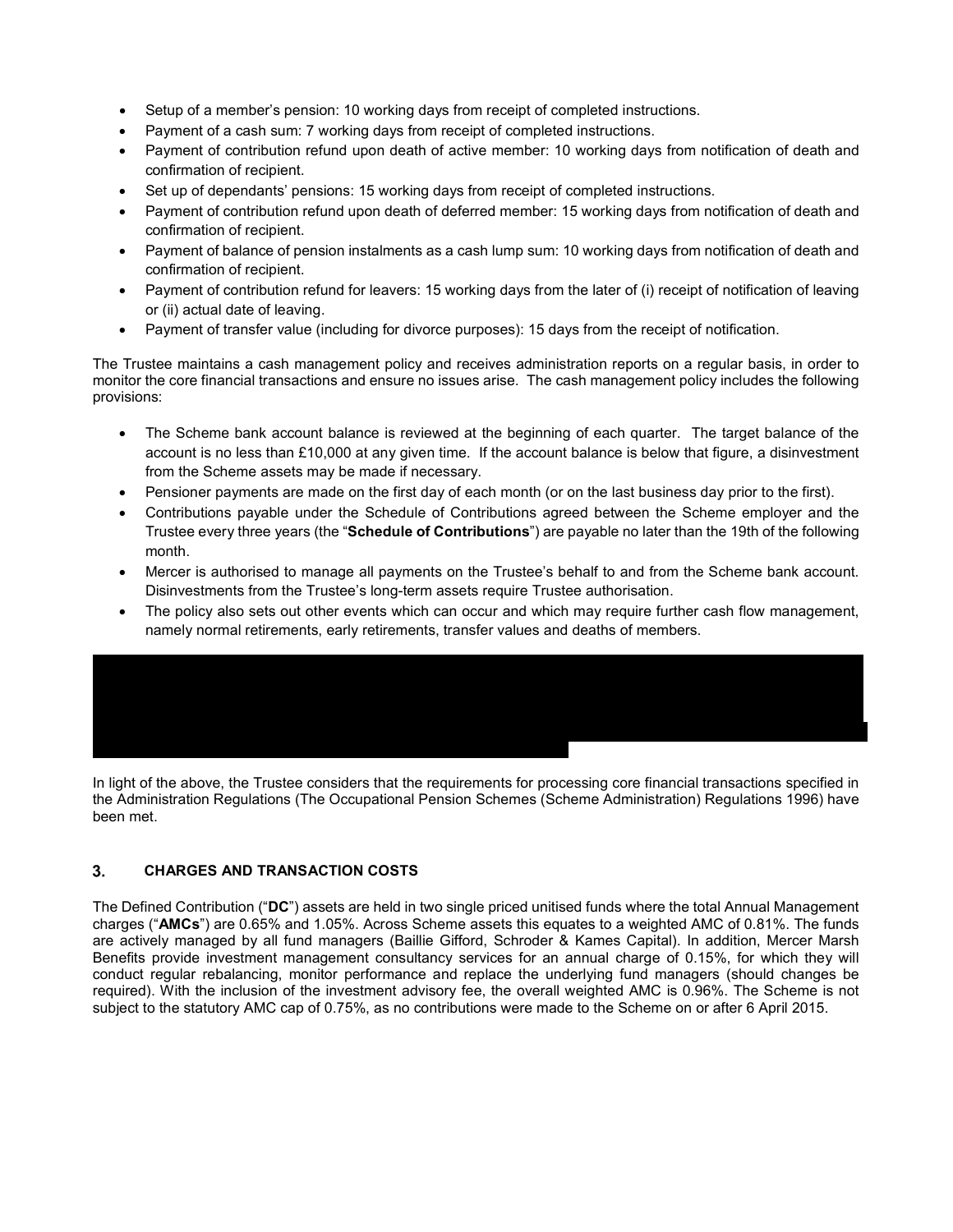The charges are summarised in the table below.

| <b>Fund</b>                                      | <b>Annual Charge</b> |
|--------------------------------------------------|----------------------|
| <b>TEAMS Diversified Growth Strategy</b>         | 1.05%                |
| TEAMS Active UK Long Corporate Bond Fund         | 0.65%                |
| <b>Weighted Average</b>                          | 0.81%                |
|                                                  |                      |
| Marsh Mercer Benefits Consultancy Service Charge | 0.15%                |
|                                                  |                      |
| <b>Total Weighted Average</b>                    | 0.96%                |

There are no explicit transaction costs, as all costs are built into the single-priced units, which have AMCs payable as detailed above.

A significant proportion of the DC funds held by the Trustee in respect of members are also underpinned by a guarantee of defined benefit entitlements, as defined in the governing documentation of the Scheme. The Trustee selected funds primarily with a view to meeting that target.

The review work which the Trustee instructed Argyle to complete indicated that the existing costs are reasonable and in line with other trust-based schemes.

When assessing value for money, the Trustee has considered various factors such as form of investment management, investment performance, design of default and Scheme administration. The Trustee has concluded that the strategy should be amended in line with the recommendations of Argyle. These amendments are being made in the year ending 5 April 2021. The Trustee will continue to monitor value for money for members and will confirm the outcome of the further analysis in the Annual Governance Statement for the Scheme year ending 5 April 2021.

## **CUMULATIVE EFFECT OF CHARGES**

The compounding effect of charges that are taken out of a member's fund over a period of time can reduce the amount available to the member at retirement. The Trustee has set out below illustrations of the impact of charges.

| Illustrations for an "Average" member                                                                                                                                                                                                                                                                                                                                                                                                                                                                                                                                                                                                                                                                                                                                                                                                                                                                                          |                                                 |                                                               |                        |  |
|--------------------------------------------------------------------------------------------------------------------------------------------------------------------------------------------------------------------------------------------------------------------------------------------------------------------------------------------------------------------------------------------------------------------------------------------------------------------------------------------------------------------------------------------------------------------------------------------------------------------------------------------------------------------------------------------------------------------------------------------------------------------------------------------------------------------------------------------------------------------------------------------------------------------------------|-------------------------------------------------|---------------------------------------------------------------|------------------------|--|
|                                                                                                                                                                                                                                                                                                                                                                                                                                                                                                                                                                                                                                                                                                                                                                                                                                                                                                                                | <b>Default Strategy</b>                         |                                                               |                        |  |
| <b>Years from now</b>                                                                                                                                                                                                                                                                                                                                                                                                                                                                                                                                                                                                                                                                                                                                                                                                                                                                                                          | <b>Before charges</b>                           |                                                               | After charges deducted |  |
| 1                                                                                                                                                                                                                                                                                                                                                                                                                                                                                                                                                                                                                                                                                                                                                                                                                                                                                                                              | £25,146                                         |                                                               | £24,913                |  |
| 3                                                                                                                                                                                                                                                                                                                                                                                                                                                                                                                                                                                                                                                                                                                                                                                                                                                                                                                              | £25,442                                         |                                                               | £24.740                |  |
| 5                                                                                                                                                                                                                                                                                                                                                                                                                                                                                                                                                                                                                                                                                                                                                                                                                                                                                                                              | £25,740                                         |                                                               | £24,568                |  |
| 10 (retirement)                                                                                                                                                                                                                                                                                                                                                                                                                                                                                                                                                                                                                                                                                                                                                                                                                                                                                                                | £26,503                                         |                                                               | £24,144                |  |
| As each member has a different amount of savings within the Scheme and the amount of any future investments returns and<br>charges cannot be known in advance, the Trustee had to make some assumptions about what these might be. The above<br>illustrations have been produced for an "average" member of the Scheme based broadly on the Scheme's membership data. The<br>"Default Strategy" illustration assumes the member's asset allocation remains fully invested in the current default strategy. The<br>individual fund illustrations assume 100% of the member's assets are invested in those funds up to the Scheme retirement age.<br>The results are presented in real terms, i.e. in today's money, to help members have a better understanding of what their pension<br>pot could buy in today's terms, should the funds be invested as shown.<br>55 years (approx, average age of scheme's membership)<br>Age |                                                 |                                                               |                        |  |
| Scheme Retirement Age                                                                                                                                                                                                                                                                                                                                                                                                                                                                                                                                                                                                                                                                                                                                                                                                                                                                                                          |                                                 | 65                                                            |                        |  |
| <b>Starting Pot Size</b>                                                                                                                                                                                                                                                                                                                                                                                                                                                                                                                                                                                                                                                                                                                                                                                                                                                                                                       |                                                 | £25,000 (approx. average pot size of the scheme's membership) |                        |  |
| Inflation                                                                                                                                                                                                                                                                                                                                                                                                                                                                                                                                                                                                                                                                                                                                                                                                                                                                                                                      |                                                 | $2.5%$ p.a.                                                   |                        |  |
| Estimated future nominal returns on investment:                                                                                                                                                                                                                                                                                                                                                                                                                                                                                                                                                                                                                                                                                                                                                                                                                                                                                |                                                 |                                                               |                        |  |
| Default Strategy                                                                                                                                                                                                                                                                                                                                                                                                                                                                                                                                                                                                                                                                                                                                                                                                                                                                                                               |                                                 |                                                               |                        |  |
| <b>TEAMS Diversified Growth Fund</b><br>$\circ$<br>$\circ$                                                                                                                                                                                                                                                                                                                                                                                                                                                                                                                                                                                                                                                                                                                                                                                                                                                                     | <b>TEAMS Active UK Long Corporate Bond Fund</b> | $4.0\%$ p.a.<br>$2.5%$ p.a.                                   |                        |  |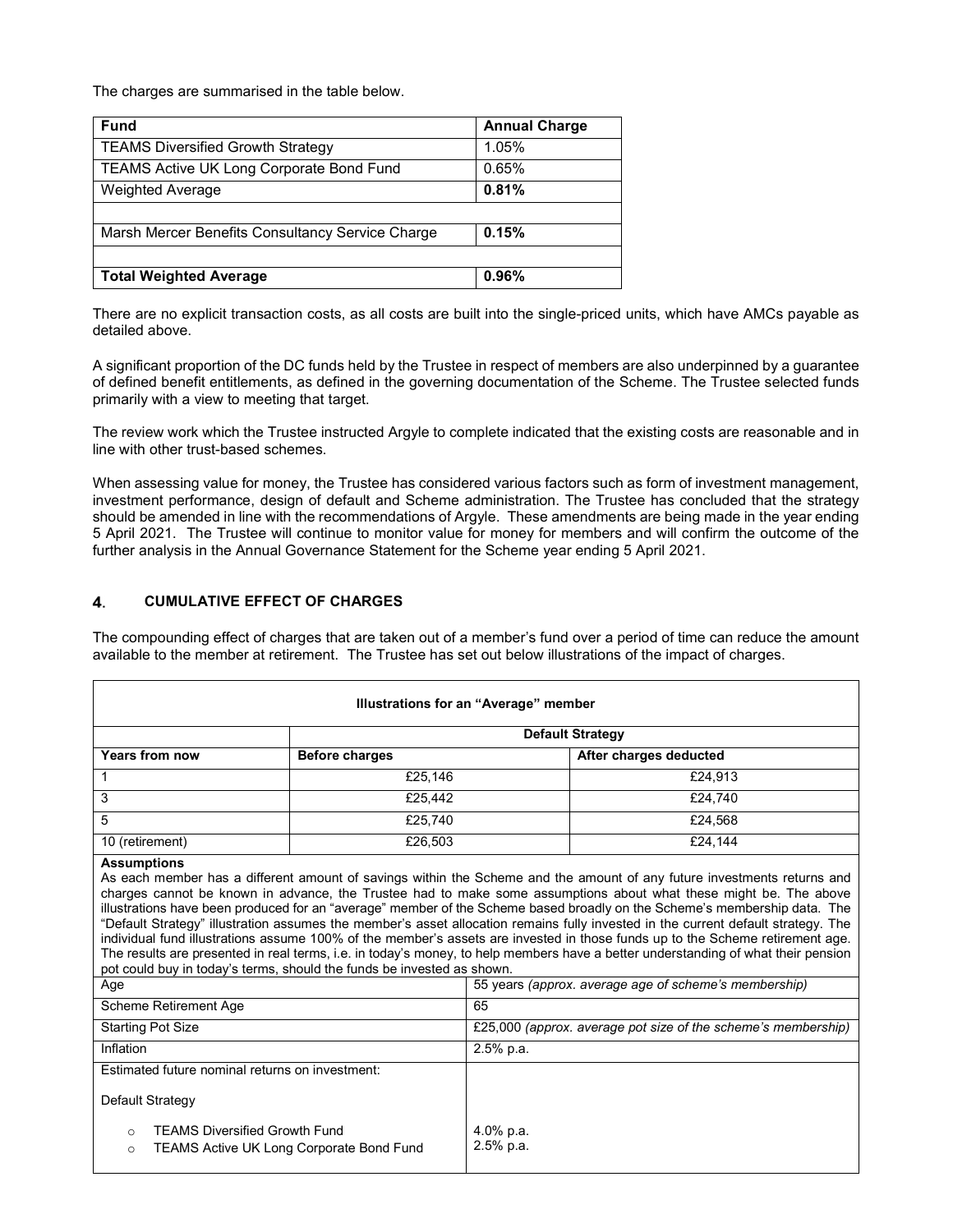The "Before charges" figures represent the savings projection assuming an investment return with no deduction of charges. The "After charges deducted" figures represent the savings projection using the same assumed investment return but after deducting charges. The illustration is based on the default portfolio. Values shown are estimates and are not guaranteed.

The Trustee will continue to review the suitability of the illustration assumptions with regard to the duration, pot size and estimated returns to ensure that these are reflective of the scheme demographics and default portfolio.

Although no formal value for money assessment has been carried out over the reporting period, the Trustee has a good understanding of the membership demographics of the Scheme and as such has a view as to what good member outcomes should look like for the Scheme's members in aggregate. We understand that value for money does not necessarily mean selecting the cheapest offer and in our ongoing reviews of value for money we consider many factors including quality of customer service, member communications and support, the efficiency of administration services, the robustness of scheme governance, fund management and performance of the funds. With this in mind, the Trustee has assessed the fees disclosed above and we are satisfied that we have negotiated a good deal for members and that the stated explicit charges for the Scheme's funds represent good value for money in the context of the outcomes targeted by such funds and the current market rates for similar investments levied on members of schemes with a similar membership profile.

The Trustee will continue to review value for money and will report on the revised costs, services and performance of the new default portfolio in the Annual Governance Statement for the Scheme year ending 5 April 2021.

The Trustee has liaised with the principal employer to set up processes to publish relevant information on the costs and charges of the default arrangement and will notify members about this in their annual benefit statements.

#### **TRUSTEE KNOWLEDGE AND UNDERSTANDING**

The Trustee is mindful of developing the required level of knowledge and understanding introduced in the Pensions Act 2004. The Trustee receives advice from professional advisors, and the relevant skills and experience of those advisors is a key criterion when evaluating advisor performance and selecting new advisors.

The Trustee directors have significant experience of sitting on the Trustee Board for the Scheme and, together with the advice provided by advisers and service providers, that enables them to properly exercise their functions as directors of the Trustee of the Scheme. The Trustee directors have a good working knowledge of the Trust Deed and Rules of the Scheme, and a sufficient level of knowledge and understanding of the law relating to pensions and trusts: in particular, the Scheme's professional trustee, MacRoberts Trustees Limited, is comprised of personnel of the Scottish law firm MacRoberts LLP, including pension law specialists. Those specialists regularly stay up to date on legal developments in the course of their work and undertake verifiable training on a regular basis, including attending CPD seminars arranged by the Association of Pension Lawyers, each completing The Pensions Regulator's Trustee Toolkit, and each obtaining the Pensions Management Institute's Award in Pension Trusteeship. Hugh Younger also has extensive experience in the administration of trusts.

Taking account of actions taken individually and as a Trustee body, and the professional advice available to them, the Trustee directors consider that they can properly exercise their functions as Trustee directors of the Scheme.

#### **GOVERNANCE STATEMENT**

As Trustee of the Scheme we have reviewed and assessed our systems, processes and controls across key governance functions, and we are satisfied that these are consistent with those set out in The Pensions Regulator's "Code of Practice 13. Governance and administration of occupational defined contribution trust-based schemes and regulatory guidance for defined contribution schemes".

They are underpinned by the DC quality features set out by The Pensions Regulator.